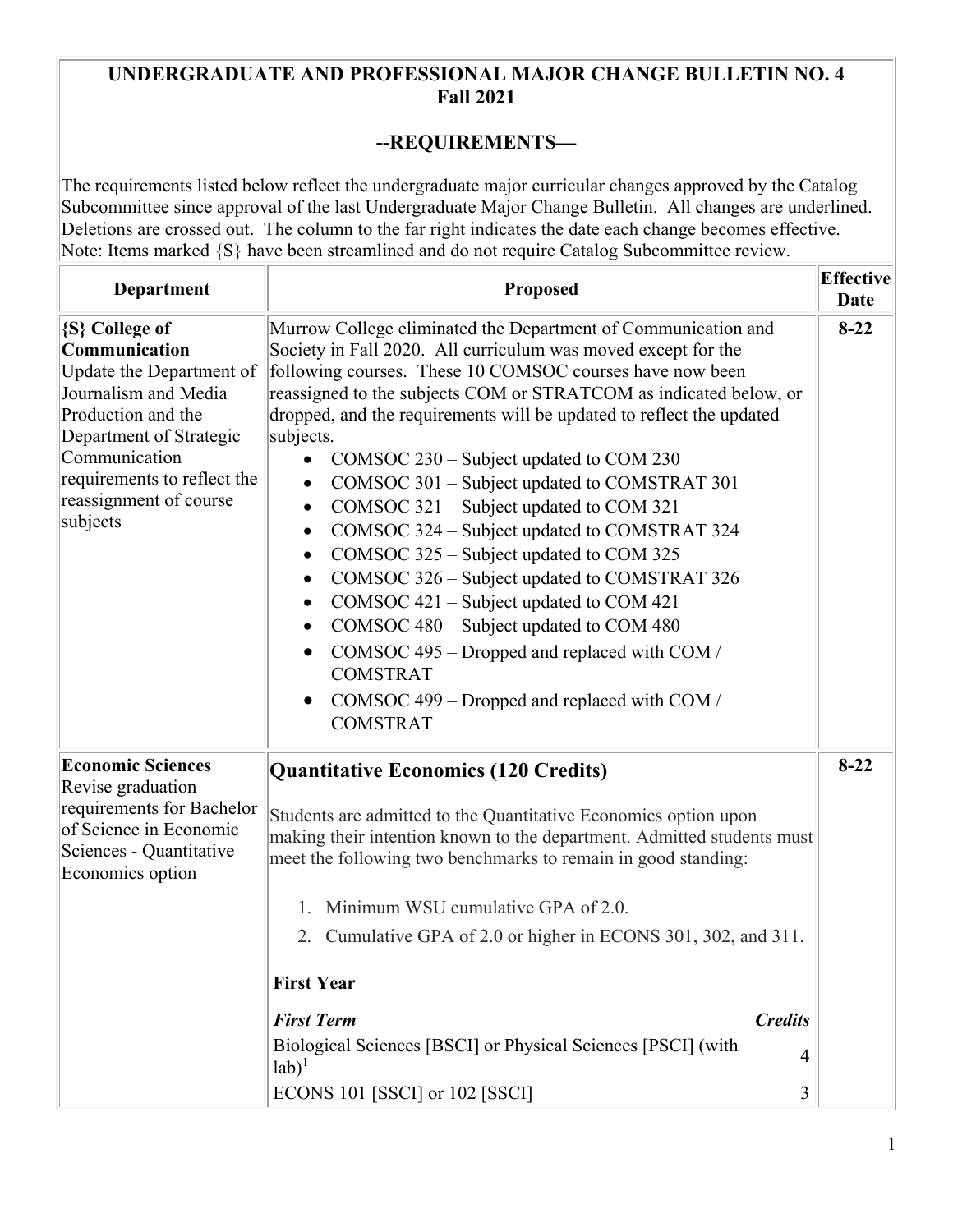| HISTORY 105 [ROOT]                                                  | 3              |  |
|---------------------------------------------------------------------|----------------|--|
| MATH 171 [QUAN]                                                     | 4              |  |
| <b>Second Term</b>                                                  | <b>Credits</b> |  |
| Biological Sciences [BSCI] or Physical Sciences [PSCI] <sup>1</sup> | 3              |  |
| <b>ECONS 101 or 102</b>                                             | 3              |  |
| <b>ENGLISH 101 [WRTG]</b>                                           | 3              |  |
| <b>MATH 172</b>                                                     | 4              |  |
| Electives                                                           | 3              |  |
| <b>Second Year</b>                                                  |                |  |
| <b>First Term</b>                                                   | <b>Credits</b> |  |
| COM 102 [COMM], 210 [COMM], or H D 205 [COMM]                       | 3 or 4         |  |
| Diversity [DIVR]                                                    | 3              |  |
| Economics Emphasis Course <sup>2</sup>                              | $2$ or $3$     |  |
| <b>ECONS 301</b>                                                    | 4              |  |
| Humanities [HUM]                                                    | 3              |  |
| <b>Second Term</b>                                                  | <b>Credits</b> |  |
| Arts [ARTS]                                                         | 3              |  |
| Economics Emphasis Course <sup>2</sup>                              | 3              |  |
| <b>ECONS 302</b>                                                    | 3              |  |
| <b>MATH 220</b>                                                     | $\overline{2}$ |  |
| STAT 212 or MGTOP 215                                               | 4              |  |
| Complete Writing Portfolio                                          |                |  |
| <b>Third Year</b>                                                   |                |  |
| <b>First Term</b>                                                   | <b>Credits</b> |  |
| Economics Emphasis Course <sup>2</sup>                              | 3              |  |
| ECONS 300-400-level Elective <sup>3</sup>                           | 3              |  |
| <b>ECONS 311 [M]</b>                                                | 3              |  |
| Electives                                                           | 6              |  |
| <b>Second Term</b>                                                  | <b>Credits</b> |  |
| ECONS 300-400-level Elective <sup>3</sup>                           | 3              |  |
| <b>ECONS 420</b>                                                    | 3              |  |
| <b>ECONS 424</b>                                                    | 3              |  |
| Electives                                                           | 6              |  |
| <b>Fourth Year</b>                                                  |                |  |
| <b>First Term</b>                                                   | <b>Credits</b> |  |
| ECONS 400-500-level Elective <sup>3</sup>                           | 3              |  |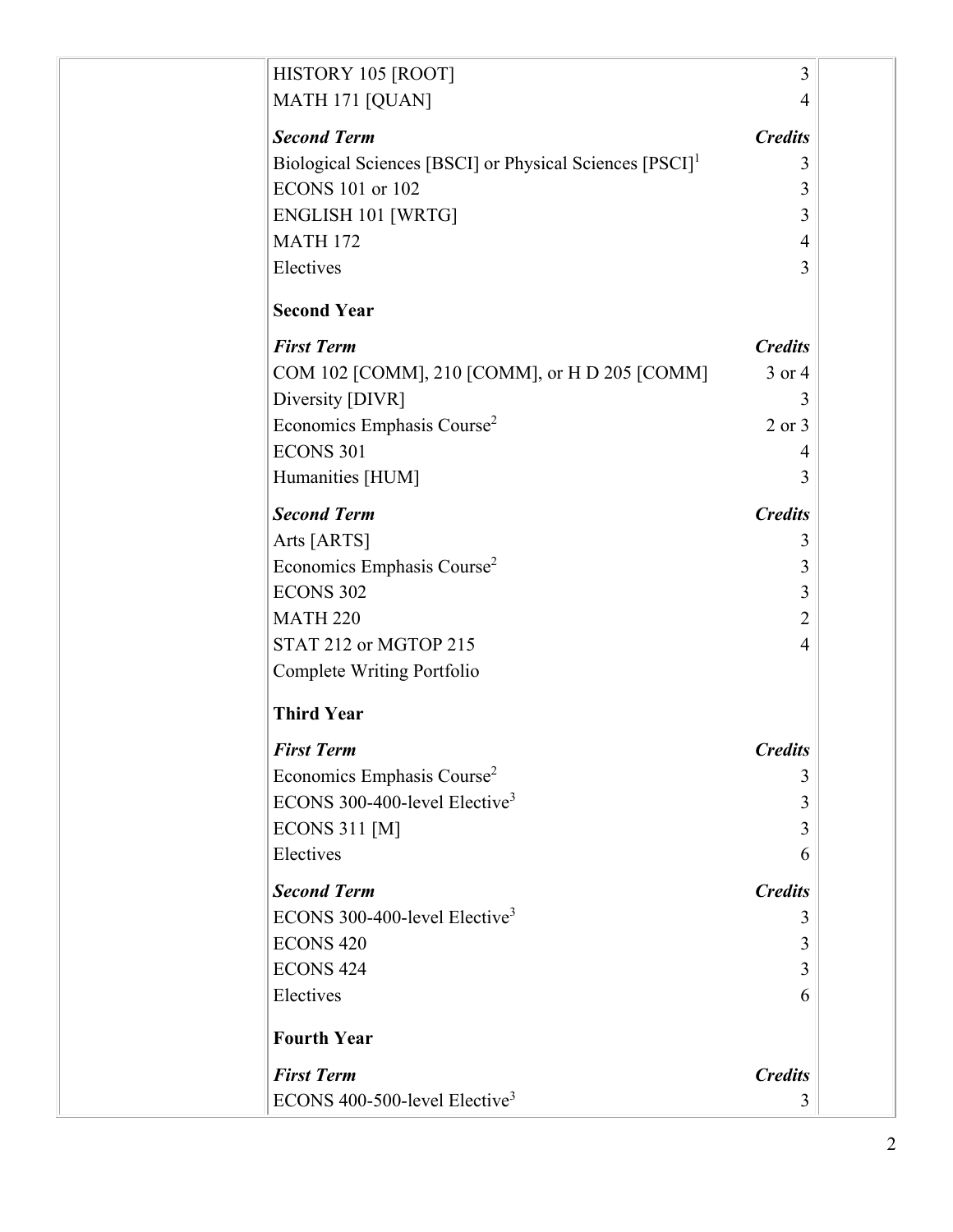|                                                       | 3<br>ECONS 483, 495, 497, 499, or HONORS 450                                                                                                                                                                                                                                    |        |
|-------------------------------------------------------|---------------------------------------------------------------------------------------------------------------------------------------------------------------------------------------------------------------------------------------------------------------------------------|--------|
|                                                       | MATH 364, 401, or ECONS 526<br>3                                                                                                                                                                                                                                                |        |
|                                                       | MATH 420 or ECONS 527<br>3                                                                                                                                                                                                                                                      |        |
|                                                       | Electives<br>3                                                                                                                                                                                                                                                                  |        |
|                                                       | <b>Second Term</b><br><b>Credits</b>                                                                                                                                                                                                                                            |        |
|                                                       | ECONS 400-500-level Elective <sup>3</sup><br>3                                                                                                                                                                                                                                  |        |
|                                                       | ECONS 490 [CAPS] [M]<br>3                                                                                                                                                                                                                                                       |        |
|                                                       | ENGLISH 301, 402 [M], or 403 [M]<br>3                                                                                                                                                                                                                                           |        |
|                                                       | STAT 360, 443, or ECONS 525<br>3                                                                                                                                                                                                                                                |        |
|                                                       | Electives<br>3                                                                                                                                                                                                                                                                  |        |
|                                                       | <b>Footnotes</b><br><sup>1</sup> For a total of 7 credits—one Biological Sciences [BSCI] and one Physical Sciences [PSCI]                                                                                                                                                       |        |
|                                                       | course, including one lab course.<br><sup>2</sup> Economics Emphasis Courses (3 courses required from one area): (1) Math: MATH 273, 301,<br>and 315; (2) Management Operations: ECONS 426, 452; MGTOP 340, 412, and 452; (3)<br>Computer Science: CPT S 121, 122, and 224 215. |        |
|                                                       | <sup>3</sup> ECONS courses not used to fulfill major requirement.                                                                                                                                                                                                               |        |
| <b>Electrical Engineering</b><br>and Computer Science | <b>Bachelor of Arts, Computer Science (120 Credits)</b>                                                                                                                                                                                                                         | $8-22$ |
| Revise requirements for                               | Students may be admitted to the Bachelor of Arts in Computer Science                                                                                                                                                                                                            |        |
| Bachelor of Art in                                    | degree program in either the School of Electrical Engineering and                                                                                                                                                                                                               |        |
| Computer Science                                      | Computer Science (Pullman), or in the School of Engineering and                                                                                                                                                                                                                 |        |
|                                                       | Applied Sciences (Tri-Cities). Admission requirements are the same on                                                                                                                                                                                                           |        |
|                                                       | all campuses, but the application process may vary.                                                                                                                                                                                                                             |        |
|                                                       | Students are admitted to the Computer Science major upon                                                                                                                                                                                                                        |        |
|                                                       | demonstrating they are calculus-ready and making their intention known                                                                                                                                                                                                          |        |
|                                                       | to the department. Calculus-ready is defined as having an ALEKS math                                                                                                                                                                                                            |        |
|                                                       | placement score of 83% or higher; or completion of MATH 108, and                                                                                                                                                                                                                |        |
|                                                       | 171 or a higher calculus course with a grade of C or better; or<br>completing the Math AP with a score of 2 (places the student in MATH                                                                                                                                         |        |
|                                                       | 171), or 3 (credit is given for MATH 171); or achieving an IB score of                                                                                                                                                                                                          |        |
|                                                       | HL 5; or achieving a CLEP score of 50.                                                                                                                                                                                                                                          |        |
|                                                       | To remain in good standing students must complete CPT S 121, 122,<br>and 223, or CPT S 131, 132, and 233, MATH 171, 172, 216, and<br>PHYSICS 201/211, each with a grade of C or better, and earn a<br>cumulative WSU GPA of 2.5 or higher upon completion of the above          |        |
|                                                       | courses.                                                                                                                                                                                                                                                                        |        |
|                                                       | Alternate Pathway:<br>Completion of ALL standard pathway benchmarks and additionally:<br>ENGLISH 101 or 105, CPT S 260, and MATH 273 or 301, all with a                                                                                                                         |        |
|                                                       | grade of C or better, and a 2.5 cumulative WSU GPA (or transfer GPA<br>if no WSU GPA exists).                                                                                                                                                                                   |        |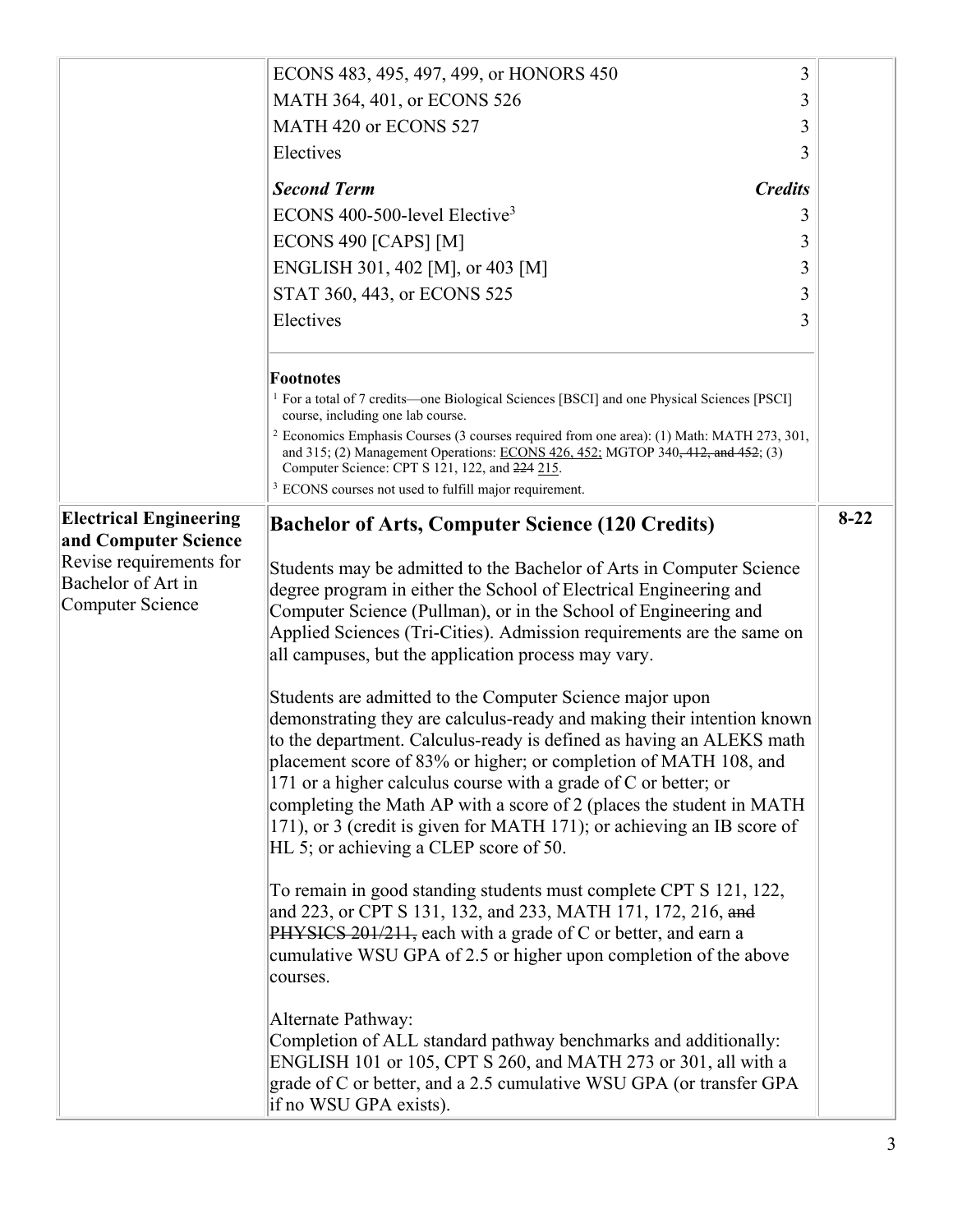No courses listed in this schedule of study may be taken on a pass/fail basis. With the exception of CPT S 488, 489, and ENGR 489 all listed E E and CPT S courses, required electives, and prerequisites to these courses must be completed with a grade of C or better.

## **First Year**

| <b>First Term</b>                                | <b>Credits</b> |
|--------------------------------------------------|----------------|
| Arts [ARTS]                                      | 3              |
| CPT S 121 or 131 <sup>1</sup>                    | $\overline{4}$ |
| HISTORY 105 [ROOT]                               | 3              |
| <b>MATH 171</b>                                  | $\overline{4}$ |
| PHIL 201 [QUAN]                                  | 3              |
| <b>Second Term</b>                               | <b>Credits</b> |
| CPT S 122 or 132 <sup>1</sup>                    | 4              |
| <b>ENGLISH 101 [WRTG]</b>                        | 3              |
| <b>MATH 172</b>                                  | 4              |
| <b>MATH 216</b>                                  | 3              |
| Social Sciences [SSCI]                           | 3              |
| <b>Second Year</b>                               |                |
| <b>First Term</b>                                | <b>Credits</b> |
| CPT S 223 or 233 <sup>1</sup>                    | 3              |
| <b>CPT S 260</b>                                 | 3              |
| Diversity [DIVR]                                 | 3              |
| Minor Elective <sup>2</sup>                      | 3              |
| STAT 212 or 360                                  | 3 or 4         |
| <b>Second Term</b>                               | <b>Credits</b> |
| Biological Sciences [BSCI] with lab <sup>3</sup> | 4              |
| <b>CPT S 355</b>                                 | 3              |
| <b>MATH 220</b>                                  | $\overline{2}$ |
| Physical Sciences [PSCI] with lab <sup>3</sup>   | $\overline{4}$ |
| Complete Writing Portfolio                       |                |
| <b>Third Year</b>                                |                |
| <b>First Term</b>                                | <b>Credits</b> |
| <b>CPT S 322 [M]</b>                             | 3              |
| ENGLISH 402 [WRTG] [M]                           | 3              |
| Minor Electives (choose two) <sup>2</sup>        | 5 or 6         |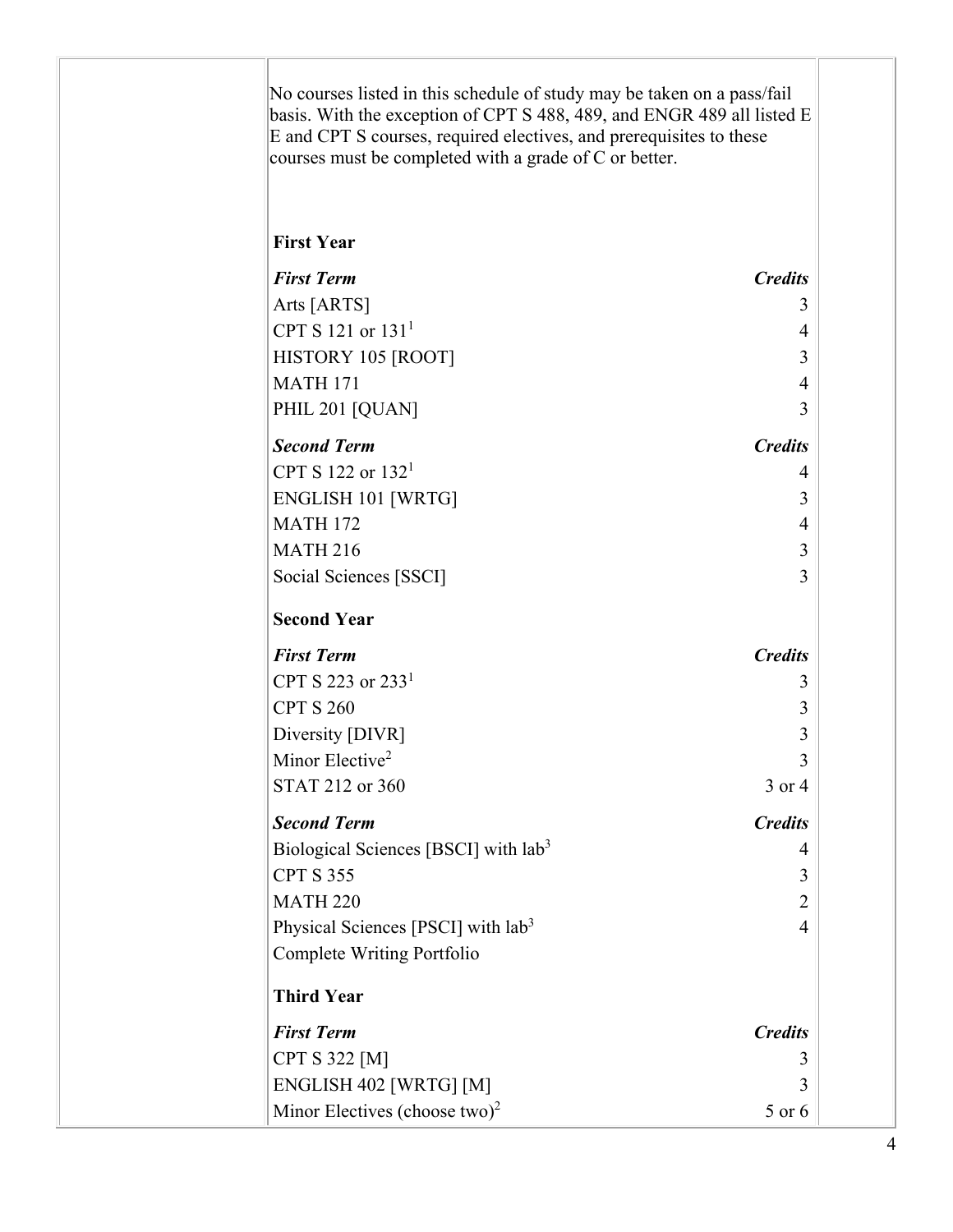|                                                       | Science Elective (with $\text{lab})^3$                                                                                                                                                                                                                                                                                                                                                                                        | 4                       |
|-------------------------------------------------------|-------------------------------------------------------------------------------------------------------------------------------------------------------------------------------------------------------------------------------------------------------------------------------------------------------------------------------------------------------------------------------------------------------------------------------|-------------------------|
|                                                       | <b>Second Term</b><br><b>Credits</b>                                                                                                                                                                                                                                                                                                                                                                                          |                         |
|                                                       | 300-400-level Minor Elective <sup>2</sup>                                                                                                                                                                                                                                                                                                                                                                                     | 3                       |
|                                                       | <b>CPT S 302</b>                                                                                                                                                                                                                                                                                                                                                                                                              | 3                       |
|                                                       | <b>CPT S 317</b>                                                                                                                                                                                                                                                                                                                                                                                                              | 3                       |
|                                                       | CPT S 360 or $370^1$                                                                                                                                                                                                                                                                                                                                                                                                          | 4                       |
|                                                       | Science Elective <sup>3</sup>                                                                                                                                                                                                                                                                                                                                                                                                 | 3                       |
|                                                       | <b>Fourth Year</b>                                                                                                                                                                                                                                                                                                                                                                                                            |                         |
|                                                       | <b>First Term</b><br><b>Credits</b>                                                                                                                                                                                                                                                                                                                                                                                           |                         |
|                                                       | 300-400-level Minor Elective <sup>2</sup>                                                                                                                                                                                                                                                                                                                                                                                     | 3                       |
|                                                       | <b>CPT S 327</b>                                                                                                                                                                                                                                                                                                                                                                                                              | <u>3</u>                |
|                                                       | <b>CPT S 350</b>                                                                                                                                                                                                                                                                                                                                                                                                              | 3                       |
|                                                       | CPT S 421 <sup>4</sup>                                                                                                                                                                                                                                                                                                                                                                                                        | 3                       |
|                                                       | <b>CPT S 427</b>                                                                                                                                                                                                                                                                                                                                                                                                              | $\overline{\mathbf{3}}$ |
|                                                       | Humanities [HUM]                                                                                                                                                                                                                                                                                                                                                                                                              | 3                       |
|                                                       | <b>Second Term</b><br><b>Credits</b>                                                                                                                                                                                                                                                                                                                                                                                          |                         |
|                                                       | 300-400-level Minor Elective <sup>2</sup>                                                                                                                                                                                                                                                                                                                                                                                     | 3                       |
|                                                       | Advanced CPT S Electives (choose two) <sup>5</sup>                                                                                                                                                                                                                                                                                                                                                                            | 6                       |
|                                                       | CPT S 423 $[CAPS]$ <sup>4</sup>                                                                                                                                                                                                                                                                                                                                                                                               | 3                       |
|                                                       | Complete CPT S Exit Interview and Survey                                                                                                                                                                                                                                                                                                                                                                                      |                         |
|                                                       | <b>Footnotes</b>                                                                                                                                                                                                                                                                                                                                                                                                              |                         |
|                                                       | <sup>1</sup> Students may choose between a C/C++ (CPTS 121, 122, 223, 360) path or a Java<br>programming (CPTS 131, 132, 233, 370) path. Students should stick to one path option. The<br>Java track is not available in Tri Cities.                                                                                                                                                                                          |                         |
|                                                       | <sup>2</sup> Elective credits may include a minor program. Completion of a minor is strongly encouraged.                                                                                                                                                                                                                                                                                                                      |                         |
|                                                       | <sup>3</sup> Science electives: A minimum of 15 credits required. Must include a year-long sequence (two<br>semesters including a laboratory in each semester) of [BSCI] or [PSCI], and two additional<br>science courses, one of which must have a laboratory component. Electives include<br>BIOLOGY 106, 107; CHEM 101, 102 or 105, 106; PHYSICS 101/111, 102/112 or 201/211,<br>202/212.                                  |                         |
|                                                       | <sup>4</sup> Consult with an advisor at campus of residence for allowed substitutions.                                                                                                                                                                                                                                                                                                                                        |                         |
|                                                       | <sup>5</sup> Advanced CPT S Electives: 6 credits required. These credits must be in 300- or 400- or 500-<br>level CPT S courses and they must include at least one of the following courses: CPT S 315,<br>415, 451, 471, or 475. A maximum of 3 credits from CPT S 490 and 499, or 3 credits from<br>CPT S 488 or 499 may be selected as CPT S electives. Consult with advisor at campus of<br>residence for course choices. |                         |
| <b>Electrical Engineering</b><br>and Computer Science | <b>Bachelor of Science, Computer Science (120 Credits)</b>                                                                                                                                                                                                                                                                                                                                                                    | $8-22$                  |
| Revise requirements for                               | Students are admitted to the Computer Science major upon                                                                                                                                                                                                                                                                                                                                                                      |                         |
| Bachelor of Science in                                | demonstrating they are calculus-ready and making their intention known                                                                                                                                                                                                                                                                                                                                                        |                         |
| <b>Computer Science</b>                               | to the department. Calculus-ready is defined as having an ALEKS math                                                                                                                                                                                                                                                                                                                                                          |                         |
|                                                       | placement score of 83% or higher; or completion of MATH 108, and<br>171 or a higher calculus course with a grade of C or better; or                                                                                                                                                                                                                                                                                           |                         |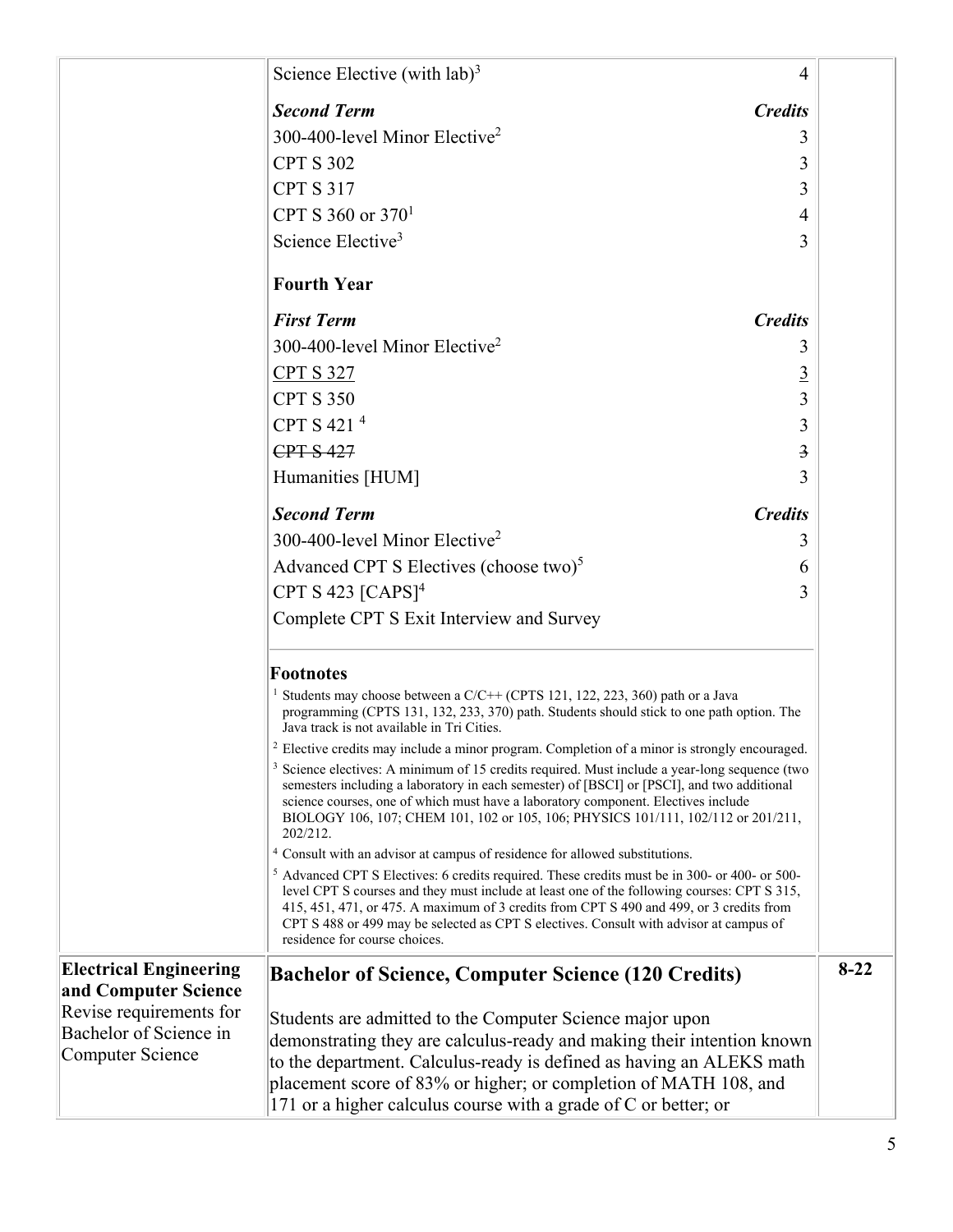| completing the Math AP with a score of 2 (places the student in MATH<br>171), or 3 (credit is given for MATH 171); or achieving an IB score of<br>HL 5; or achieving a CLEP score of 50.                                                                                                 |                          |
|------------------------------------------------------------------------------------------------------------------------------------------------------------------------------------------------------------------------------------------------------------------------------------------|--------------------------|
| To remain in good standing students must complete CPT S 121, 122,<br>and 223, or CPT S 131, 132, and 233, MATH 171, 172, 216, and<br>PHYSICS 201/211, each with a grade of C or better, and earn a<br>cumulative WSU GPA of 2.5 or higher upon completion of the above<br>courses.       |                          |
| Alternate Pathway:<br>Completion of ALL standard pathway benchmarks and additionally:<br>ENGLISH 101, CHEM 105, CPT S 260, and MATH 273 or 301, all<br>with a grade of C or better, and a 2.5 cumulative WSU GPA (or transfer<br>GPA if no WSU GPA exists).                              |                          |
| No courses listed in this schedule of study may be taken on a pass/fail<br>basis. With the exception of CPT S 488, 490, 499, and ENGR 489, all<br>listed E E and CPT S courses, required electives, and prerequisites to<br>these courses must be completed with a grade of C or better. |                          |
| <b>First Year</b>                                                                                                                                                                                                                                                                        |                          |
| <b>First Term</b>                                                                                                                                                                                                                                                                        | <b>Credits</b>           |
| CPT S 121 or $131^1$                                                                                                                                                                                                                                                                     | 4                        |
| ENGLISH 101 [WRTG]                                                                                                                                                                                                                                                                       | 3                        |
| MATH 171 [QUAN]                                                                                                                                                                                                                                                                          | 4                        |
| <b>PHIL 201</b>                                                                                                                                                                                                                                                                          | 3                        |
| <b>Second Term</b>                                                                                                                                                                                                                                                                       | <b>Credits</b>           |
| CPT S 122 or $132^1$                                                                                                                                                                                                                                                                     | 4                        |
| HISTORY 105 [ROOT]                                                                                                                                                                                                                                                                       | 3                        |
| <b>MATH 172</b>                                                                                                                                                                                                                                                                          | $\overline{\mathcal{A}}$ |
| <b>MATH 216</b>                                                                                                                                                                                                                                                                          | 3                        |
| <b>Second Year</b>                                                                                                                                                                                                                                                                       |                          |
| <b>First Term</b>                                                                                                                                                                                                                                                                        | <b>Credits</b>           |
| CPT S 223 or $2331$                                                                                                                                                                                                                                                                      | 3                        |
| <b>CPT S 260</b>                                                                                                                                                                                                                                                                         | 3                        |
| <b>MATH 220</b>                                                                                                                                                                                                                                                                          | 2                        |
| MATH 273 or 301                                                                                                                                                                                                                                                                          | $2$ or $3$               |
| PHYSICS 201 [PSCI]                                                                                                                                                                                                                                                                       | 3                        |
| PHYSICS 211 [PSCI]                                                                                                                                                                                                                                                                       |                          |
| <b>Second Term</b>                                                                                                                                                                                                                                                                       | <b>Credits</b>           |
| <b>CPT S 317</b>                                                                                                                                                                                                                                                                         | 3                        |
|                                                                                                                                                                                                                                                                                          |                          |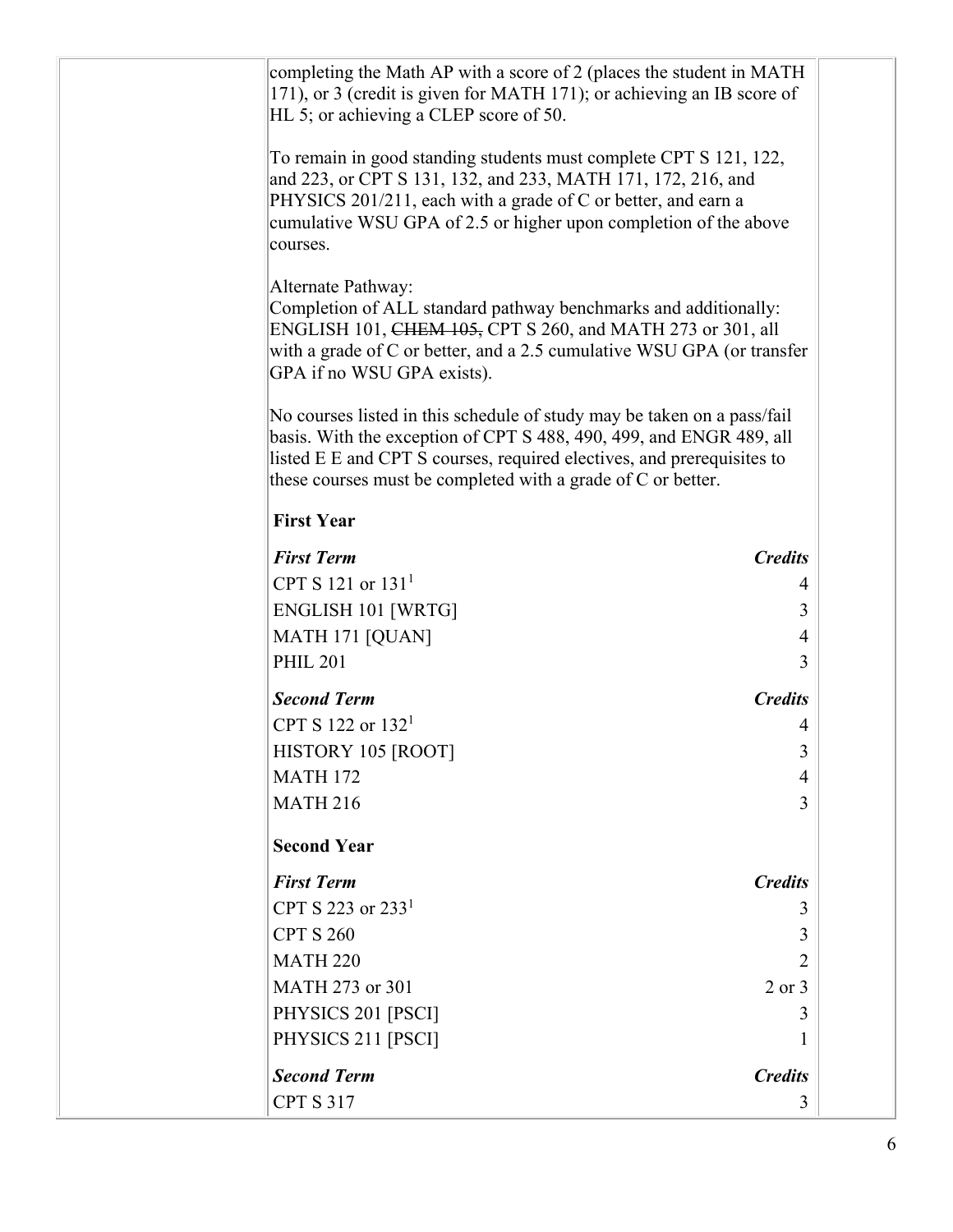| <b>CPT S 322 [M]</b>                                                                                                                                                                                                                   | 3               |
|----------------------------------------------------------------------------------------------------------------------------------------------------------------------------------------------------------------------------------------|-----------------|
| <b>CPT S 355</b>                                                                                                                                                                                                                       | 3               |
| PHYSICS 202                                                                                                                                                                                                                            | 3               |
| PHYSICS 212                                                                                                                                                                                                                            | $\mathbf{1}$    |
| CPT S Technical Elective <sup>2</sup>                                                                                                                                                                                                  | 3               |
| Complete Writing Portfolio                                                                                                                                                                                                             |                 |
| <b>Third Year</b>                                                                                                                                                                                                                      |                 |
| <b>First Term</b>                                                                                                                                                                                                                      | <b>Credits</b>  |
| <b>CPT S 302</b>                                                                                                                                                                                                                       | 3               |
| <b>CPT S 327</b>                                                                                                                                                                                                                       | $\overline{3}$  |
| <b>CPT S 350</b>                                                                                                                                                                                                                       | $\overline{3}$  |
| CPT S 360 or $370^1$                                                                                                                                                                                                                   | $\overline{4}$  |
| ENGLISH 402 [WRTG] [M]                                                                                                                                                                                                                 | 3               |
| CPT S Technical Elective <sup><math>2</math></sup>                                                                                                                                                                                     | $\overline{3}$  |
| <b>Second Term</b>                                                                                                                                                                                                                     | <b>Credits</b>  |
| <b>CPT S 427</b>                                                                                                                                                                                                                       | 3               |
| Diversity [DIVR]                                                                                                                                                                                                                       | 3               |
| <b>STAT 360</b>                                                                                                                                                                                                                        | 3               |
| CPT S Technical Elective <sup>2</sup>                                                                                                                                                                                                  | $\underline{3}$ |
| Computer Science Electives <sup>3</sup>                                                                                                                                                                                                | 6               |
| <b>Fourth Year</b>                                                                                                                                                                                                                     |                 |
| <b>First Term</b>                                                                                                                                                                                                                      | <b>Credits</b>  |
| Arts [ARTS]                                                                                                                                                                                                                            | 3               |
| <b>CPT S 421</b>                                                                                                                                                                                                                       | 3               |
| Social Sciences [SSCI] <sup>4</sup>                                                                                                                                                                                                    | 3               |
| CPT S Technical Electives <sup>2</sup>                                                                                                                                                                                                 | 6               |
| <b>Second Term</b>                                                                                                                                                                                                                     | <b>Credits</b>  |
| Biological Sciences with Lab [BSCI]                                                                                                                                                                                                    | 4               |
| CPT S 423 [CAPS]                                                                                                                                                                                                                       | 3               |
| Humanities [HUM]                                                                                                                                                                                                                       | 3               |
| Computer Science Electives <sup>3</sup>                                                                                                                                                                                                | 6               |
| Complete CPT S Exit Interview and Survey                                                                                                                                                                                               |                 |
| <b>Footnotes</b>                                                                                                                                                                                                                       |                 |
| <sup>1</sup> Students may choose between a C/C++ (CPT S 121, 122, 223, 360) path or a Java<br>programming (CPT S 131, 132, 233, 370) path. Students should stick to one path option. The<br>Java track is not available in Tri-Cities. |                 |
| <sup>2</sup> CPT S Technical Electives consist of 4 courses (12 credits) taken from the courses listed<br>below, with at least one course from the Software area and one course from the Data and                                      |                 |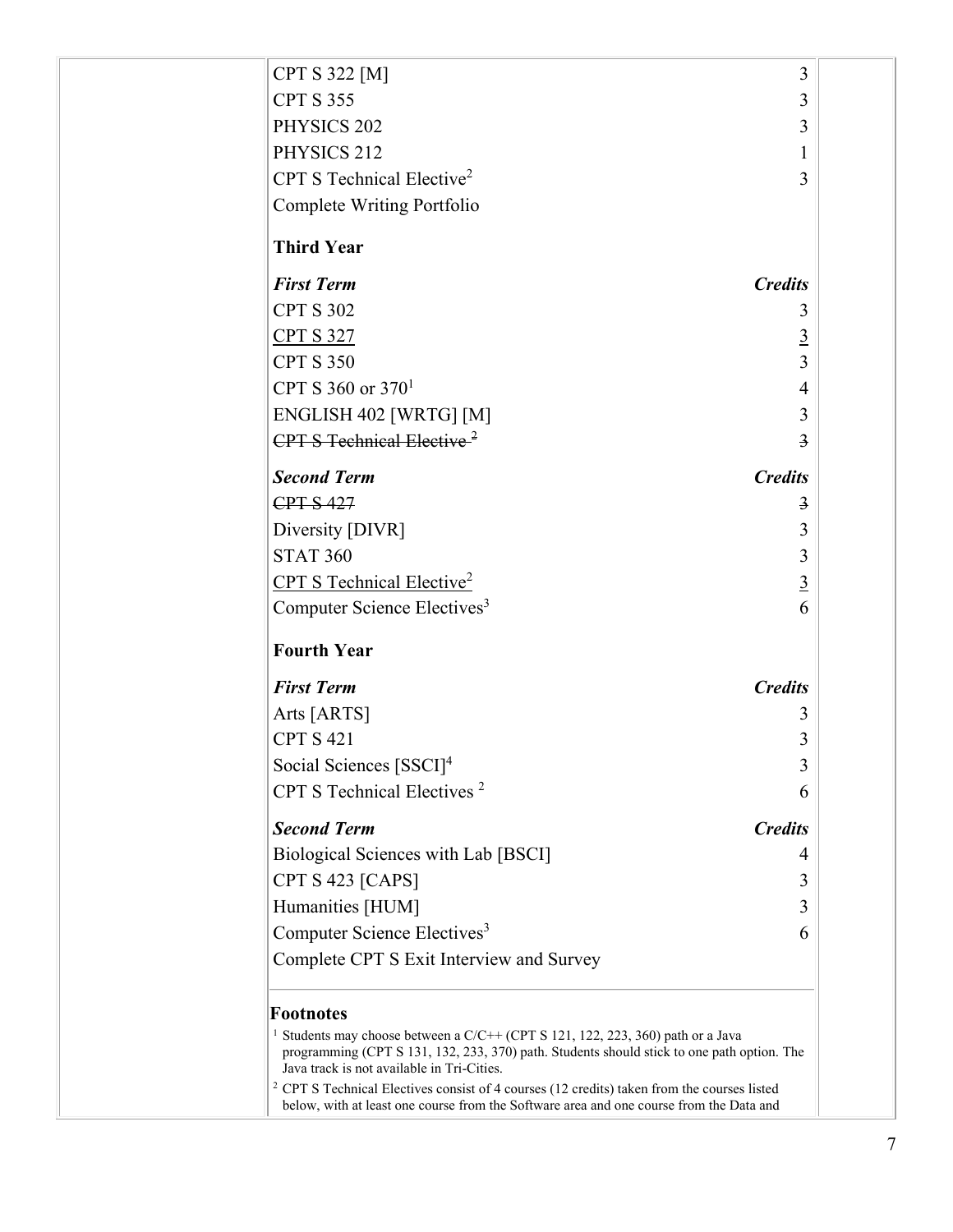|                                                                                                                                        | Information Mangement Management area. CPT S 483 special topics course may also be<br>considered as a CPT S Technical Elective with departmental approval. Consult your<br>academic advisor. Systems: CPT S 411, 427, 428, 442, 455, 460, 464, 466; Data and<br>Information Management: CPT S 315, 415, 451, 471, 475; Software: CPT S 321, 323, 422,<br>443, 479, 481, 484, 487, 489; Artificial Intelligence and Machine Learning: CPT S 434, 437,<br>440; Scientific and Visual Computing: CPT S 430, 442, 453.<br><sup>3</sup> Computer Science Electives: Four additional courses (12 credits) at the 300-400-level that are<br>not used as Technical Electives. At least 6 credits must be CPT S courses. Approved non-<br>CPT S courses are: 300-400-level E E courses, CE 463, DTC 335, E M 464, MATH 315,<br>401, 420, 421, MBIOS 478, MSE 302, PHYSICS 303, 443, and STAT 436. Additional Free<br>Electives may include a maximum of 3 credits each of CPT S 490 and 499, or 3 credits each<br>of CPT S 488, 499, and ENGR 489.<br><sup>4</sup> ECONS 101 or 102 recommended.                                                                                                                                                                                                                                                                                                                                                                                                                                                                                              |          |
|----------------------------------------------------------------------------------------------------------------------------------------|--------------------------------------------------------------------------------------------------------------------------------------------------------------------------------------------------------------------------------------------------------------------------------------------------------------------------------------------------------------------------------------------------------------------------------------------------------------------------------------------------------------------------------------------------------------------------------------------------------------------------------------------------------------------------------------------------------------------------------------------------------------------------------------------------------------------------------------------------------------------------------------------------------------------------------------------------------------------------------------------------------------------------------------------------------------------------------------------------------------------------------------------------------------------------------------------------------------------------------------------------------------------------------------------------------------------------------------------------------------------------------------------------------------------------------------------------------------------------------------------------------------------------------------------------------------------------------------|----------|
| <b>Electrical Engineering</b><br>and Computer Science<br>Revise requirements for<br><b>Bachelor of Science</b><br>Software Engineering | <b>Software Engineering (121 Credits)</b><br>Students are admitted to the Software Engineering major upon<br>demonstrating they are calculus-ready and making their intention known<br>to the department. Calculus-ready is defined as having an ALEKS math<br>placement score of 83% or higher; or completion of MATH 108, and<br>171 or a higher calculus course with a grade of C or better; or<br>completing the Math AP with a score of 2 (places the student in MATH<br>171), or 3 (credit is given for MATH 171); or achieving an IB score of<br>HL 5; or achieving a CLEP score of 50.<br>To remain in good standing students must complete CPT S 121, 122,<br>and 223, or CPT S 131, 132, and 233, MATH 171, 172, 216, and<br>PHYSICS 201/211 or CHEM 105, each with a grade of C or better, and<br>earn a cumulative WSU GPA of 2.5 or higher upon completion of the<br>above courses.<br>Alternate Pathway (Everett students follow this pathway):<br>Completion of ALL standard pathway benchmarks, except CPT S<br>223/233, and additionally: ECONS 101 or 102, ENGLISH 101 or 105,<br>MATH 220, and two of MATH 273 301, PHIL 201 or STAT 212, all<br>with a grade of C or better, and a 2.5 cumulative WSU GPA (or transfer<br>GPA if no WSU GPA exists). Everett applicants follow the alternate<br>pathway.<br>No courses listed in this schedule of study may be taken on a pass/fail<br>basis. All listed E E and CPT S courses, required electives, and<br>prerequisites to these courses must be completed with a grade of C or<br>better.<br><b>First Year</b> | $8 - 22$ |
|                                                                                                                                        | <b>First Term</b><br><b>Credits</b>                                                                                                                                                                                                                                                                                                                                                                                                                                                                                                                                                                                                                                                                                                                                                                                                                                                                                                                                                                                                                                                                                                                                                                                                                                                                                                                                                                                                                                                                                                                                                  |          |
|                                                                                                                                        | CPT S 121 or CPT S $1311$<br>4                                                                                                                                                                                                                                                                                                                                                                                                                                                                                                                                                                                                                                                                                                                                                                                                                                                                                                                                                                                                                                                                                                                                                                                                                                                                                                                                                                                                                                                                                                                                                       |          |
|                                                                                                                                        | ENGLISH 101 [WRTG] or ENGLISH 105 [WRTG]<br>3                                                                                                                                                                                                                                                                                                                                                                                                                                                                                                                                                                                                                                                                                                                                                                                                                                                                                                                                                                                                                                                                                                                                                                                                                                                                                                                                                                                                                                                                                                                                        |          |
|                                                                                                                                        | MATH 171 [QUAN]<br>4                                                                                                                                                                                                                                                                                                                                                                                                                                                                                                                                                                                                                                                                                                                                                                                                                                                                                                                                                                                                                                                                                                                                                                                                                                                                                                                                                                                                                                                                                                                                                                 |          |
|                                                                                                                                        | Math Requirement <sup>2</sup><br>3                                                                                                                                                                                                                                                                                                                                                                                                                                                                                                                                                                                                                                                                                                                                                                                                                                                                                                                                                                                                                                                                                                                                                                                                                                                                                                                                                                                                                                                                                                                                                   |          |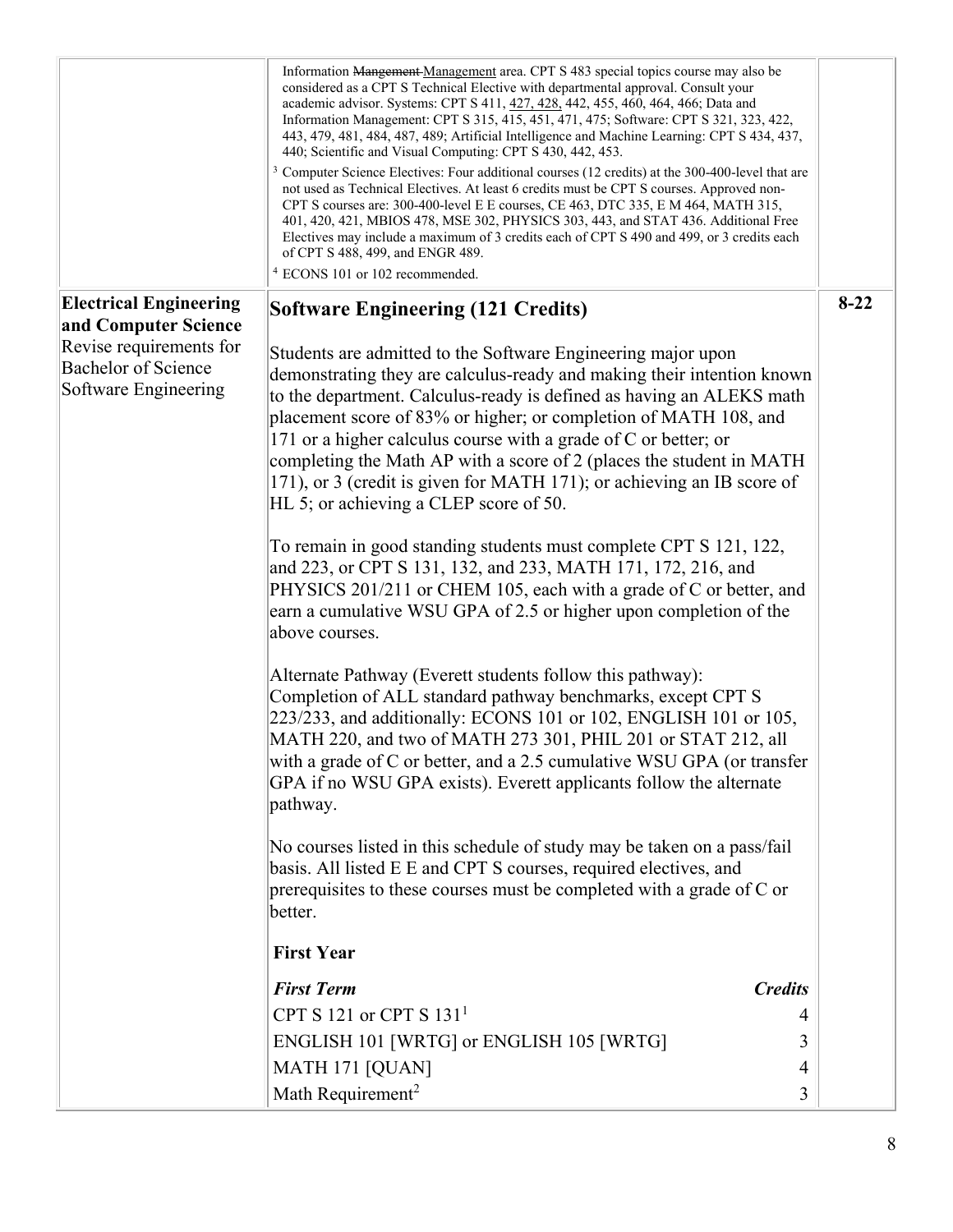| <b>Second Term</b>                        | <b>Credits</b> |  |
|-------------------------------------------|----------------|--|
| CPT S 122 or CPT S $1321$                 | 4              |  |
| HISTORY 105 [ROOT]                        | 3              |  |
| <b>MATH 172</b>                           | 4              |  |
| <b>MATH 216</b>                           | 3              |  |
|                                           |                |  |
| <b>Second Year</b>                        |                |  |
| <b>First Term</b>                         | <b>Credits</b> |  |
| CPT S 223 or CPT S $2331$                 | 3              |  |
| <b>CPT S 260</b>                          | 3              |  |
| <b>MATH 220</b>                           | $\overline{2}$ |  |
| Math Requirement <sup>2</sup>             | 2 or 3         |  |
| PHYSICS 201/211 [PSCI] or CHEM 105 [PSCI] | 4              |  |
| <b>Second Term</b>                        | <b>Credits</b> |  |
| Arts [ARTS]                               | 3              |  |
| <b>CPT S 321</b>                          | 3              |  |
| <b>CPT S 355</b>                          | 3              |  |
| ECONS 101 [SSCI] or ECONS 102 [SSCI]      | 3              |  |
| Humanities [HUM]                          | 3              |  |
| Complete Writing Portfolio                |                |  |
|                                           |                |  |
| <b>Third Year</b>                         |                |  |
| <b>First Term</b>                         | <b>Credits</b> |  |
| <b>CPT S 302</b>                          | 3              |  |
| <b>CPT S 317</b>                          | 3              |  |
| <b>CPT S 322 [M]</b>                      | 3              |  |
| CPT S 360 or CPT S $370^1$                | $\overline{4}$ |  |
| ENGLISH 402 [WRTG] or ENGLISH 403 [WRTG]  | 3              |  |
| <b>Second Term</b>                        | <b>Credits</b> |  |
| <b>Biological Science [BSCI]</b>          | 3              |  |
| <b>CPT S 350</b>                          | 3              |  |
| <b>CPT S 487</b>                          | 3              |  |
| Diversity [DIVR]                          | 3              |  |
| MATH/CPT S 453 or STAT 419                | 3              |  |
| <b>STAT 360</b>                           | 3              |  |
| <b>Fourth Year</b>                        |                |  |
| <b>First Term</b>                         | <b>Credits</b> |  |
|                                           |                |  |
| <b>CPT S 327</b>                          | $\overline{3}$ |  |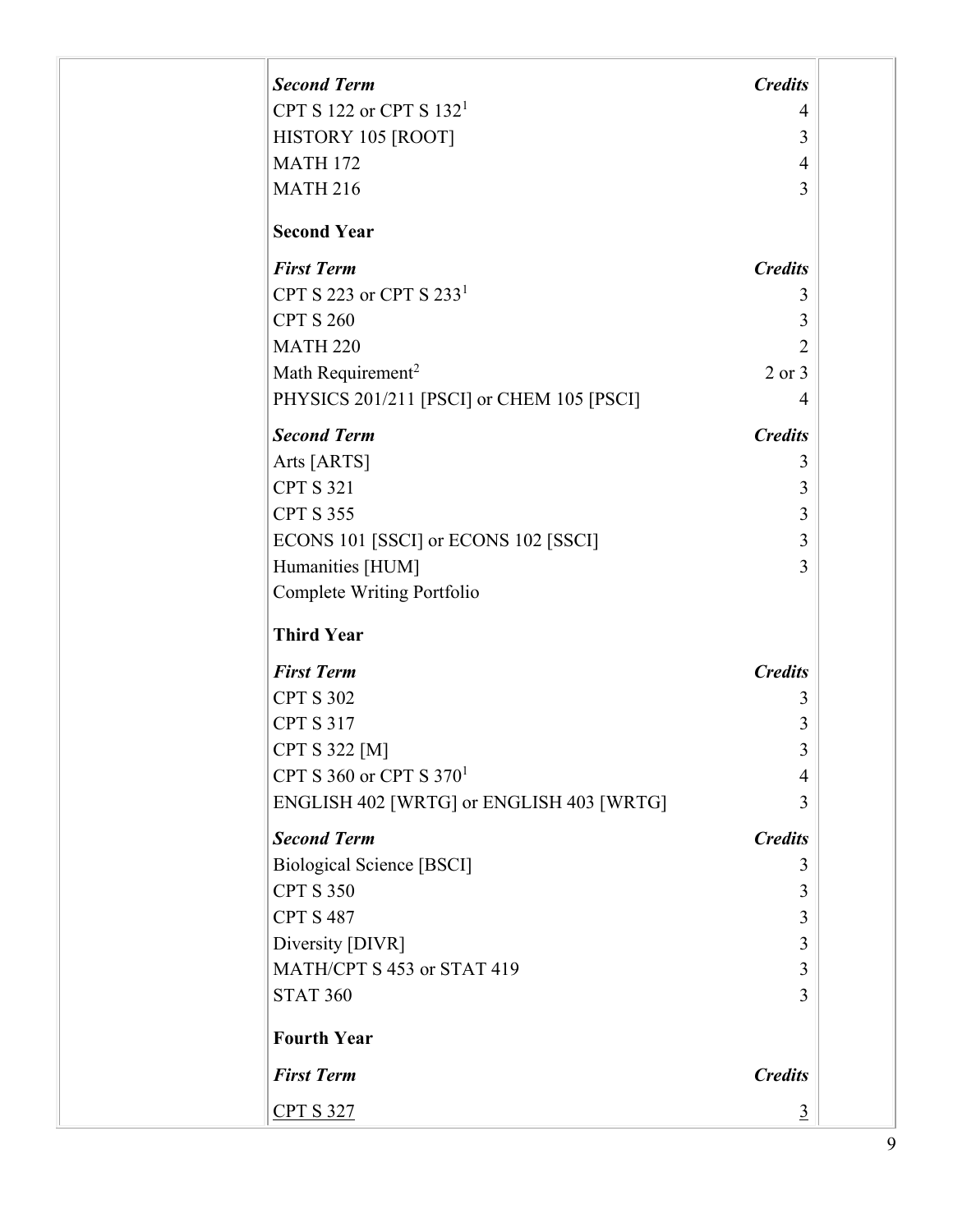|                                                          | <b>CPT S 421</b>                                                                                                                                                                                                                                         | 3              |          |
|----------------------------------------------------------|----------------------------------------------------------------------------------------------------------------------------------------------------------------------------------------------------------------------------------------------------------|----------------|----------|
|                                                          | <b>CPT S 422 [M]</b>                                                                                                                                                                                                                                     | 3              |          |
|                                                          | <b>CPT S 427</b>                                                                                                                                                                                                                                         | 3              |          |
|                                                          | <b>CPT S 484</b>                                                                                                                                                                                                                                         | 3              |          |
|                                                          | Software Engineering Option Course <sup>3</sup>                                                                                                                                                                                                          | 3              |          |
|                                                          | <b>Second Term</b>                                                                                                                                                                                                                                       | <b>Credits</b> |          |
|                                                          | CPT S 423 [CAPS]                                                                                                                                                                                                                                         | 3              |          |
|                                                          | <b>CPT S 476</b>                                                                                                                                                                                                                                         | 3              |          |
|                                                          | Data and Information Management Elective <sup>4</sup>                                                                                                                                                                                                    | 3              |          |
|                                                          | Software Engineering Option Courses <sup>3</sup>                                                                                                                                                                                                         | 6              |          |
|                                                          | Complete CPT E Exit Interview and Survey                                                                                                                                                                                                                 |                |          |
|                                                          | <b>Footnotes</b>                                                                                                                                                                                                                                         |                |          |
|                                                          | <sup>1</sup> Students may choose between a C/C++ (CPT S 121, 122, 223, 360) path or a Java<br>programming (CPT S 131, 132, 233, 370) path. Students should stick to one path option. The<br>Java track is not available in Tri-Cities.                   |                |          |
|                                                          | <sup>2</sup> Math Requirement: minimum 5 credits from the following: MATH 273, MATH 301, PHIL<br>201, STAT 212.                                                                                                                                          |                |          |
|                                                          | <sup>3</sup> Software Engineering Option Courses (9 credits required): Any 400 level course in CPT S, E<br>E, or MATH not used to fulfill major requirements. Upper-division courses in other<br>disciplines may be used with prior approval by advisor. |                |          |
|                                                          | <sup>4</sup> Data and Information Management Elective (3 credits required): Choose at least one from<br>CPT S 315, 415, 451, 471, 475.                                                                                                                   |                |          |
| <b>Environment</b>                                       | <b>Earth Sciences (123 Credits)</b>                                                                                                                                                                                                                      |                |          |
|                                                          |                                                                                                                                                                                                                                                          |                | $8 - 22$ |
| Revise requirements for                                  |                                                                                                                                                                                                                                                          |                |          |
| Bachelor of Science in<br><b>Earth and Environmental</b> | A student may be admitted to the Earth Sciences major upon making                                                                                                                                                                                        |                |          |
| Sciences - Earth Sciences                                | their intention known to the School of the Environment.                                                                                                                                                                                                  |                |          |
|                                                          | A student maintains eligibility for the major by completing each of the                                                                                                                                                                                  |                |          |
|                                                          | following courses with a C or better by the start of the third semester in                                                                                                                                                                               |                |          |
|                                                          | the major: SOE 101 or 102, SOE 110 or BIOLOGY 106, and CHEM                                                                                                                                                                                              |                |          |
|                                                          | 101 or 105. The following courses must be completed with a C or better                                                                                                                                                                                   |                |          |
|                                                          | by the end of the fourth semester in the major: MATH 140 or MATH                                                                                                                                                                                         |                |          |
|                                                          | 171 or STAT 212, PHYSICS 101/111 or 201/211, and SOE 350. In<br>addition, admitted students must maintain a minimum cumulative GPA<br>of 2.0.                                                                                                            |                |          |
|                                                          | A student who does not meet these minimum requirements for<br>maintaining eligibility in the major may be released by the School of the                                                                                                                  |                |          |
|                                                          | Environment after two semesters of failing to meet minimums. A<br>student may be eligible to re-enter into the same major when minimum<br>requirements are met.                                                                                          |                |          |
|                                                          | <b>First Year</b>                                                                                                                                                                                                                                        |                |          |
|                                                          | <b>First Term</b>                                                                                                                                                                                                                                        | <b>Credits</b> |          |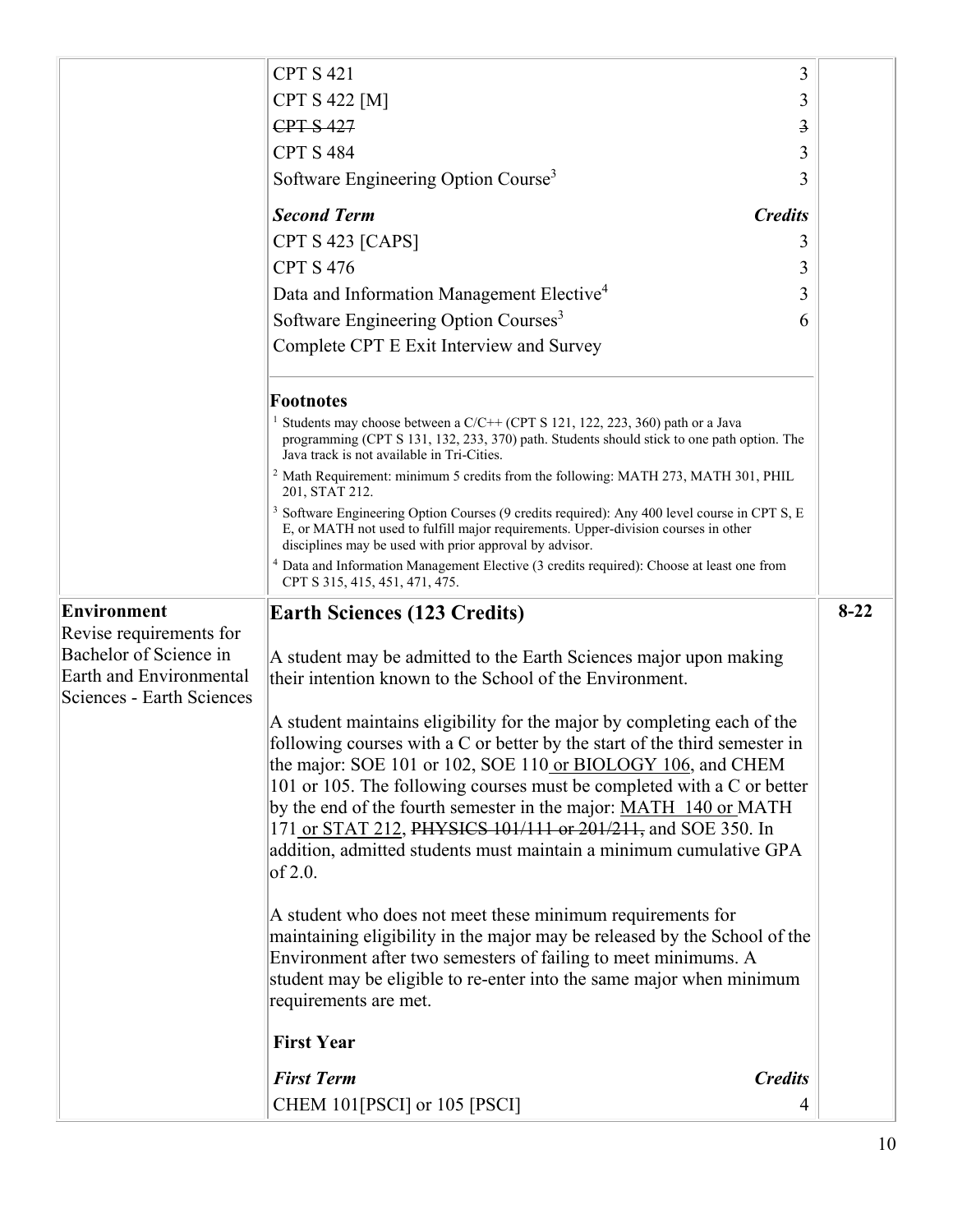| HISTORY 105 [ROOT]                                            | 3              |  |
|---------------------------------------------------------------|----------------|--|
| MATH 106 or electives <sup>1</sup>                            | 3              |  |
| <b>SOE 100</b>                                                | <u>l</u>       |  |
| SOE 101 or 102                                                | 4              |  |
| <b>Second Term</b>                                            | <b>Credits</b> |  |
| CHEM 102 or 106                                               | 4              |  |
| ECONS 101 [SSCI]                                              | 3              |  |
| ENGLISH 101 [WRTG]                                            | 3              |  |
| MATH 108 or electives <sup>1</sup>                            | 2              |  |
| <b>SOE 210</b>                                                | $\overline{4}$ |  |
| <b>Second Year</b>                                            |                |  |
| <b>First Term</b>                                             | <b>Credits</b> |  |
| BIOLOGY 106 [BSCI]                                            | 4              |  |
| Humanities [HUM]                                              | 3              |  |
| PHYSICS 101 or 201, or ASTRONOM 135 or 138                    | $3 - 4$        |  |
| PHYSICS 111 or 211, if taking PHYSICS 101 or 201              | $0 - 1$        |  |
| <b>SOE 340 [M]</b>                                            | $\overline{4}$ |  |
| <b>SOE 350</b>                                                | 4              |  |
| <b>Second Term</b>                                            | <b>Credits</b> |  |
| SOE 110 or BIOLOGY 106                                        | 4              |  |
| STAT 212 [QUAN] or MATH 140 [QUAN] or 171 [QUAN] <sup>1</sup> | 4              |  |
| Earth Sciences or Professional Electives <sup>2,3</sup>       | $6 \, 7 - 8$   |  |
| Complete Writing Portfolio                                    |                |  |
| <b>Third Term</b>                                             | <b>Credits</b> |  |
| Summer Session: SOE 207 <sup>4</sup>                          | 3              |  |
| <b>Third Year</b>                                             |                |  |
| <b>First Term</b>                                             | <b>Credits</b> |  |
| SOIL SCI 368                                                  | 3              |  |
| STAT 360, 370, or 412                                         | 3              |  |
| Foreign Language, if needed, or Electives <sup>5</sup>        | $0 - 4$        |  |
| Earth Sciences or Professional Electives <sup>2,3</sup>       | 612            |  |
| <b>Second Term</b>                                            | <b>Credits</b> |  |
| COM 102 [COMM] or H D 205 [COMM]                              | 3 or 4         |  |
| ECONS 352                                                     | $\overline{3}$ |  |
| SOE 315 or 461                                                | 3              |  |
| Foreign Language, if needed <sup>5</sup>                      | $0$ or $4$     |  |
| Earth Sciences or Professional Electives <sup>2,3</sup>       | $6 - 8$        |  |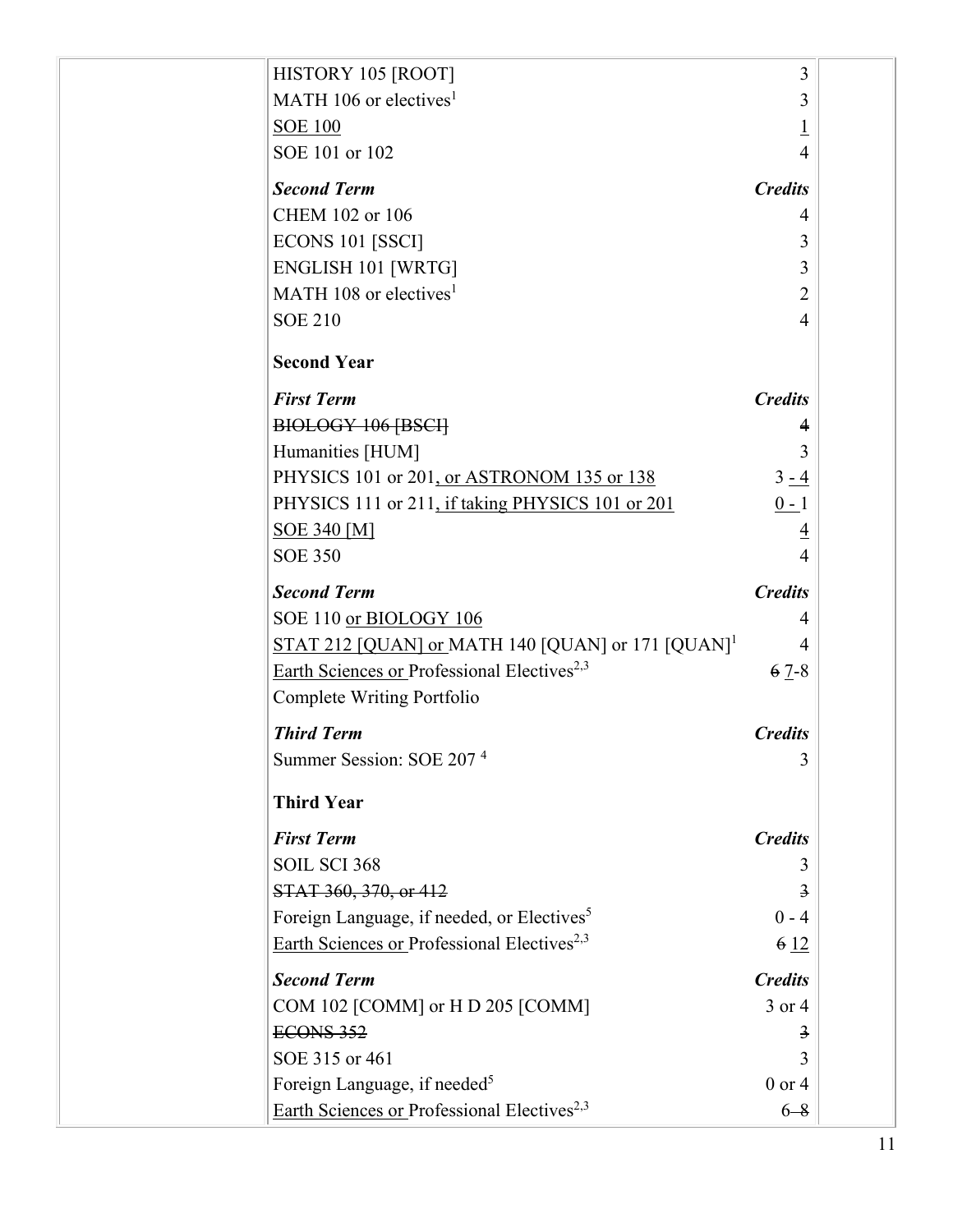| <del>Third Term</del>                                                     |                |
|---------------------------------------------------------------------------|----------------|
| Summer Session: SOE 408 [CAPS] [M], if needed <sup>3,6</sup>              | 0.013          |
| <b>Fourth Year</b>                                                        |                |
| <b>First Term</b>                                                         | <b>Credits</b> |
| Arts [ARTS]                                                               | 3              |
| SOE 300 or BIOLOGY 372                                                    | 3 or 4         |
| Earth Sciences or Professional Electives <sup>2,3</sup>                   | $+0.9$         |
| <b>Second Term</b>                                                        | <b>Credits</b> |
| Arts [ARTS], Humanities [HUM], or Social Sciences [SSCI]                  | 3              |
| <b>SOE 312 [DIVR]</b>                                                     | 3              |
| SOE 404 [CAPS] [M], if needed, or Professional Electives <sup>2,3,6</sup> | $\overline{3}$ |
| $SOE$ 474 [CAPS][M] or 480 [CAPS] <sup>3</sup>                            | $\overline{3}$ |
| Earth Sciences or Electives/Professional Electives <sup>2,3</sup>         | 6              |
| Exit Survey <sup>76</sup>                                                 |                |

## **Footnotes**

- $1$  MATH 106 and 108 are required courses. However, if students have tested into or taken MATH 140, 171, 172 or ALEKS with an 80% or better, MATH 106 and 108 will be waived. If waived, students may need to take additional credits to meet the University minimum requirement of 120 credits.
- Earth Sciences or Professional Electives: Students will complete a total of 31 credits six (6) courses of Earth Sciences electives, selected from the following list: SOE 303, 320, 356, 357, 405, 474, 475, 480, and Geology 490 (Co-op course with the University of Idaho). In addition, students will complete 22 credits of professional electives, 21 13 of which must be upper division. Professional Electives are courses selected by students in concert with their advisor and pertain to their major and/or to a specific sub-discipline of interest. Professional electives may also include courses from outside of their major as needed to complete a minor in another field of study. selected from one of three emphasis areas: 1) Solid Earth approved courses include SOE 303, 320, 340 [M], 404 [M], 405, 498; SOIL SCI 374; 2) Earth Surface Processes, Soils, and Geography – approved courses include; BIOLOGY 469 [M]; SOE 303, 311, 320, 335 [M], 340 [M], 404 [M], 405, 408 [M], 412 [M], 416, 444; SOIL SCI 302, 374, 441/442; TCH LRN 487, or 3) Water and Climate – approved courses include BIOLOGY 469 [M]; CE 401, 402, 403; SOE 303, 311, 320 390, 408 [M], 412, 463, 465, 475; SOIL SCI 374, 414/415. The remaining 10 credits of professional electives can be 300-400-level courses chosen from any of the emphasis areas and may need to include an [M] course, or selected from a related field or sub-discipline and approved by the academic advisor. Course used to fulfill the [CAPS] requirement cannot be used to fulfill Earth Sciences or Professional Electives.
- The School of the Environment requires students to take three [M] courses. At least one writing in the major [M] course should come from the professional electives. The [CAPS] course required for each emphasis fulfills one of the [M] courses. The remaining two [M] courses will be selected from the professional electives.
- <sup>4</sup> SOE 207 is the approved Experiential Elective for Earth Science majors.
- <sup>5</sup> Two years of high school foreign language or at least two semesters of college-level foreign language are required by the College of Arts and Sciences for graduation.
- <sup>6</sup> University [CAPS] course required for each emphasis is as follows: 1) Solid Earth SOE 408 [CAPS] [M]; 2) Earth Surface Processes, Soils, and Geography - SOE 404[CAPS] [M] or 408 [CAPS] [M]; and 3) Water and Climate - SOE 404 [CAPS] [M].
- $76$  Students must complete a School of the Environment exit survey, administered during the final semester.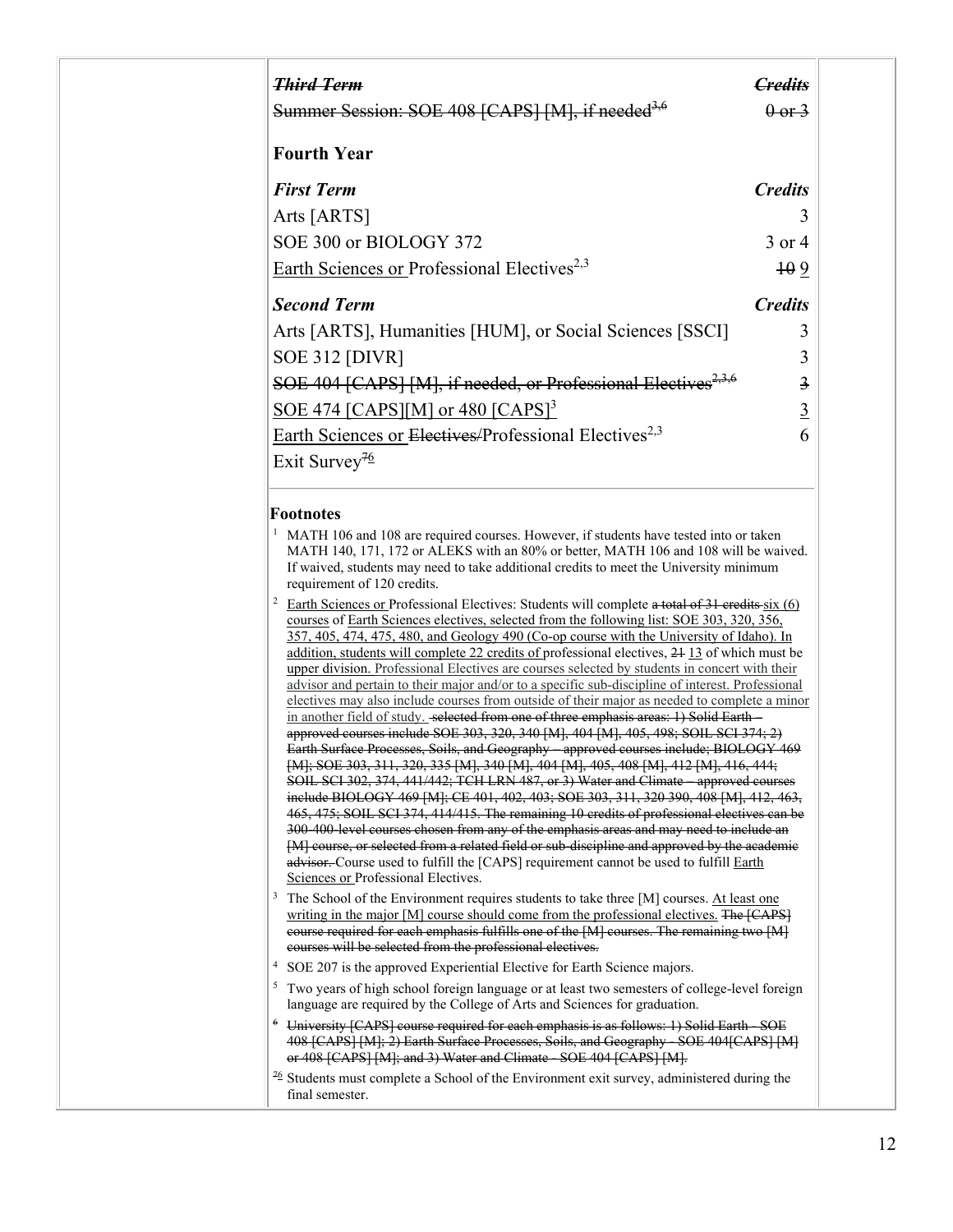| <b>Food Science</b><br>Revise graduation<br>requirements for Bachelor<br>of Science in Food<br>Science - General Option | <b>Food Science - General Option (120 Credits)</b> |                | $8-22$ |
|-------------------------------------------------------------------------------------------------------------------------|----------------------------------------------------|----------------|--------|
|                                                                                                                         | <b>First Year</b>                                  |                |        |
|                                                                                                                         | <b>First Term</b>                                  | <b>Credits</b> |        |
|                                                                                                                         | CHEM 105 [PSCI]                                    | 4              |        |
|                                                                                                                         | <b>FS 110</b>                                      | 3              |        |
|                                                                                                                         | HISTORY 105 [ROOT]                                 | 3              |        |
|                                                                                                                         | MATH 140 [QUAN] or 171 [QUAN]                      | 4              |        |
|                                                                                                                         | <b>Second Term</b>                                 | <b>Credits</b> |        |
|                                                                                                                         | Arts [ARTS]                                        | 3              |        |
|                                                                                                                         | <b>BIOLOGY 107 [BSCI]</b>                          | 4              |        |
|                                                                                                                         | <b>CHEM 106</b>                                    | $\overline{4}$ |        |
|                                                                                                                         | ENGLISH 101 [WRTG] or 105 [WRTG]                   | 3              |        |
|                                                                                                                         | <b>Second Year</b>                                 |                |        |
|                                                                                                                         | <b>First Term</b>                                  | <b>Credits</b> |        |
|                                                                                                                         | <b>CHEM 345</b>                                    | $\overline{4}$ |        |
|                                                                                                                         | COM 102 [COMM] or H D 205 [COMM]                   | 3 or 4         |        |
|                                                                                                                         | PHYSICS 101                                        | 3              |        |
|                                                                                                                         | PHYSICS 111                                        | 1              |        |
|                                                                                                                         | Social Sciences [SSCI]                             | 3              |        |
|                                                                                                                         | Emphasis Electives <sup>1</sup>                    | 3              |        |
|                                                                                                                         | <b>Second Term</b>                                 | <b>Credits</b> |        |
|                                                                                                                         | BIOLOGY 140 or 333                                 | 3              |        |
|                                                                                                                         | CHEM 370 OR MBIOS 303                              | 3 or 4         |        |
|                                                                                                                         | <b>FS 220</b>                                      | 3              |        |
|                                                                                                                         | MBIOS 101, or MBIOS 304 and 305                    | 4 or 6         |        |
|                                                                                                                         | Complete Writing Portfolio                         |                |        |
|                                                                                                                         | <b>Third Year</b>                                  |                |        |
|                                                                                                                         | <b>First Term</b>                                  | <b>Credits</b> |        |
|                                                                                                                         | FS 302 [M]                                         | $\mathbf{I}$   |        |
|                                                                                                                         | <b>FS 303</b>                                      | 3              |        |
|                                                                                                                         | <b>FS 416</b>                                      | 3              |        |
|                                                                                                                         | <b>FS 417</b>                                      | $\overline{2}$ |        |
|                                                                                                                         | Humanities [HUM]                                   | 3              |        |
|                                                                                                                         | <b>STAT 212</b>                                    | $\overline{4}$ |        |
|                                                                                                                         | <b>Second Term</b>                                 | <b>Credits</b> |        |